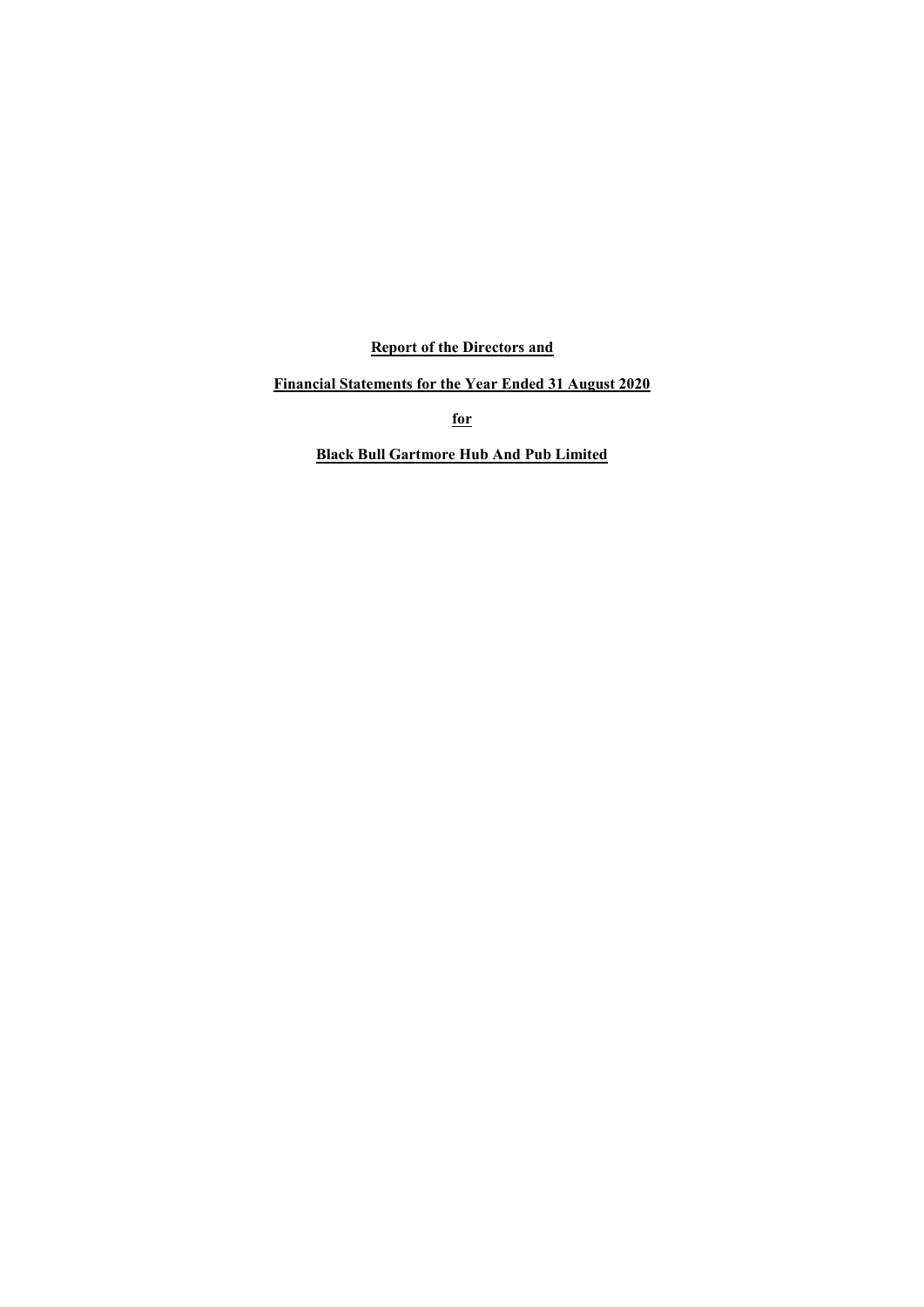#### **Contents of the Financial Statements for the Year Ended 31 August 2020**

|                                             | Page |
|---------------------------------------------|------|
| <b>Company Information</b>                  |      |
| <b>Report of the Independent Examiner's</b> | 2    |
| <b>Balance Sheet</b>                        |      |
| <b>Notes to the Financial Statements</b>    | 6    |
| <b>Trading Profit and Loss Account</b>      | 9    |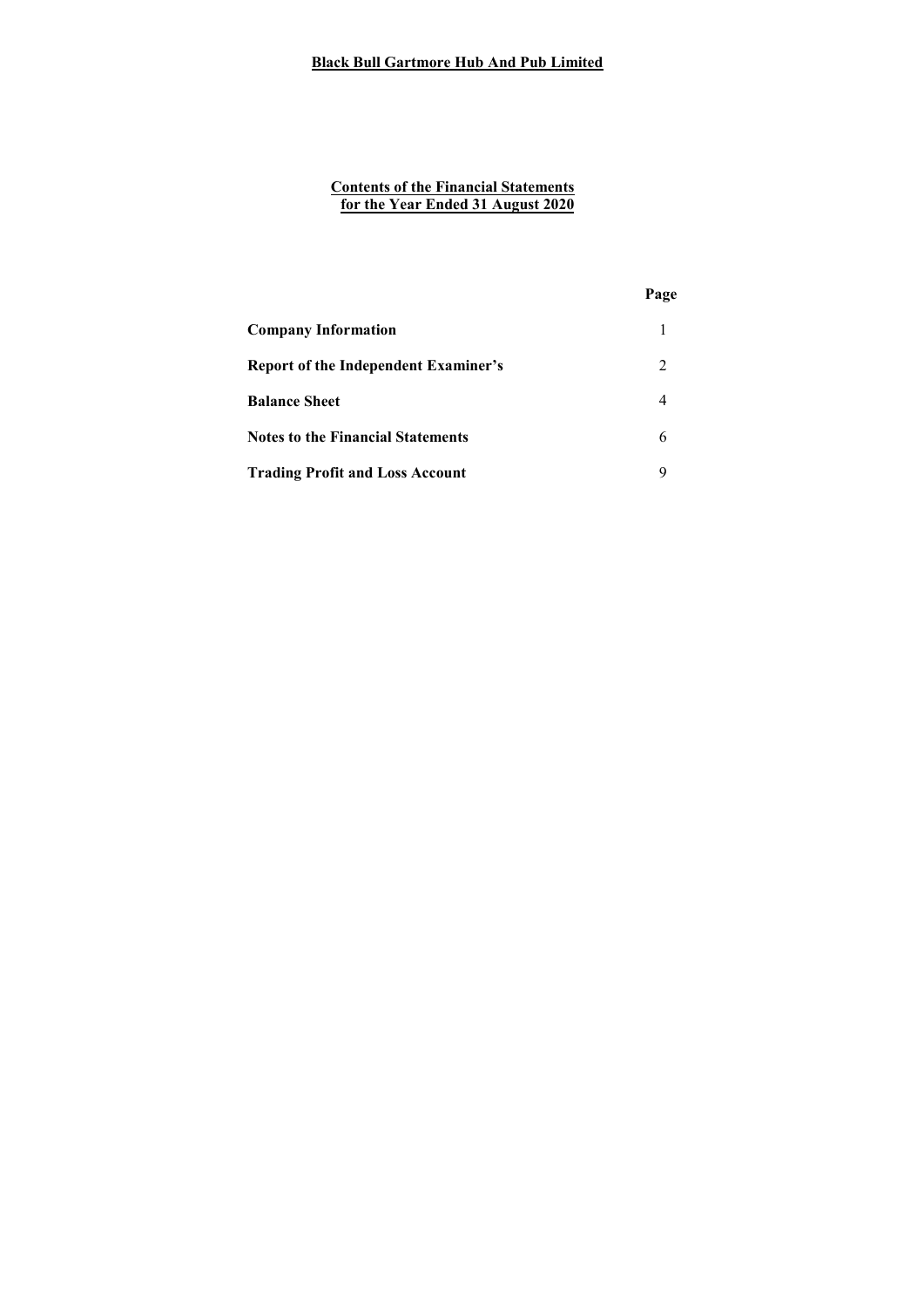### **Company Information for the Year Ended 31 August 2020**

**DIRECTORS:** Ms J Mannion

Ms A Wilson Ms E Gilmour Ms N Liddle R Loxton A Newton Mrs S Teed

# **SECRETARY:** Ms E Gilmour

**REGISTERED OFFICE:** Gartmore House

Gartmore Stirling FK8 3RS

**REGISTERED NUMBER:** RS007821 (Scotland)

**ACCOUNTANTS:** Rennie Smith & Co

Chartered Accountants 64 Murray Place Stirling FK8 2BX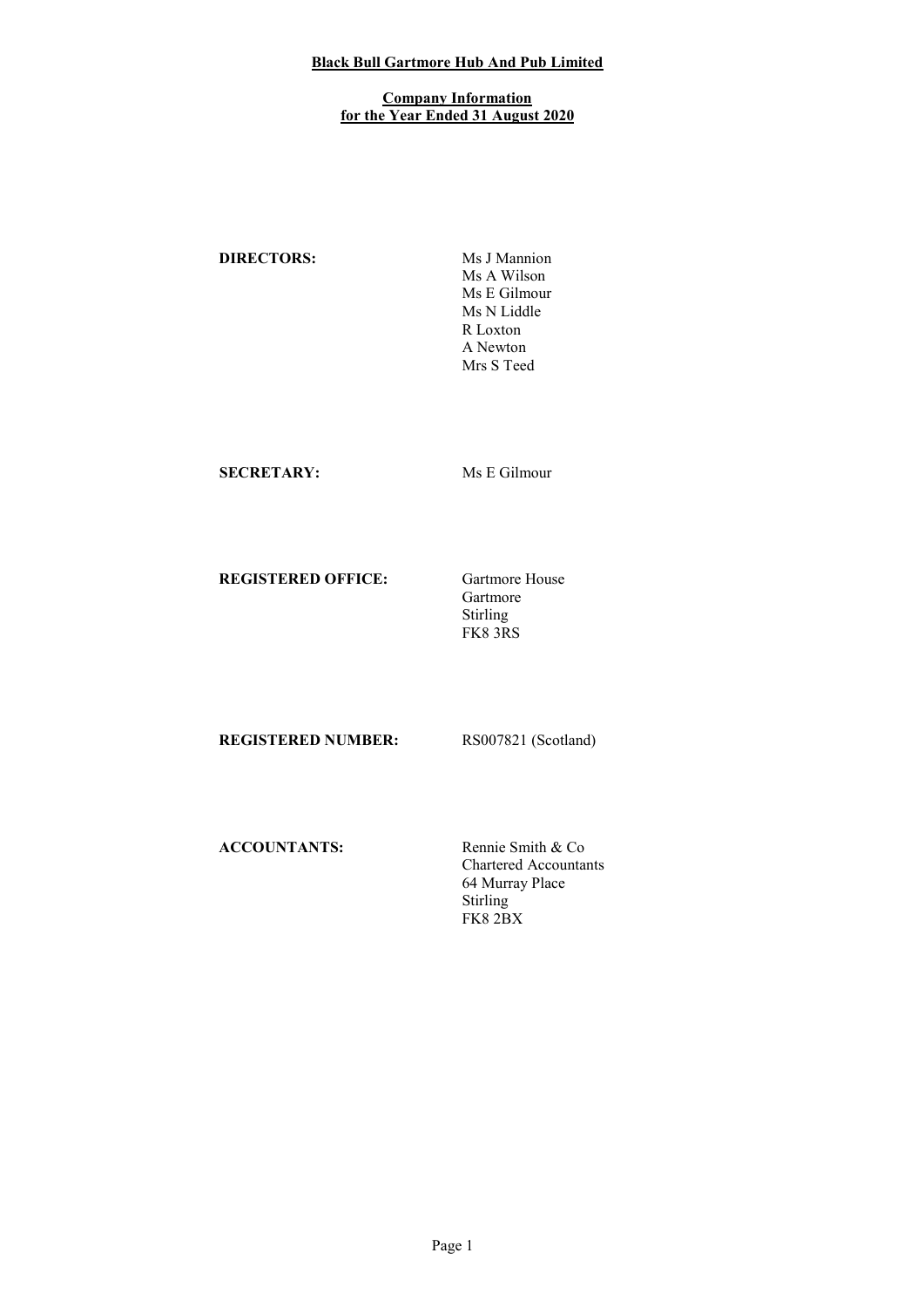# **Independent Examiner's Report on the Accounts for the Year Ended 31 August 2020**

The members of the co-operative consider that an audit is not required to this year under section 84 of The Co-operative and Community Benefit Societies Act 2014 (the Act) and that an independent examination is needed.

It is our responsibility to examine the accounts (under section 85 of the Act); and to state whether particular matters have come to our attention.

Our examination was carried out in accordance with best practice guidelines issued by the Institute of Chartered Accountants of Scotland and complied with ethical guidelines laid down by the Institute relating to members undertaking the preparation of financial statements. An examination includes a review of the accounting records kept by the co-operative and a comparison of the accounts presented with those records. It also includes consideration of any unusual items or disclosures in the accounts, and seeking explanations from the directors of any such matters. The procedures undertaken do not provide all the evidence that would be required in an audit, and consequently we do not express an audit opinion on the accounts.

In our opinion;

- a. the revenue account and the balance sheet are in agreement with the books and records kept by the co-operative under section 75 of the Act and
- b. on the basis of the information contained in the books and records the revenue account and the balance sheet comply with the requirements of the Act
- c. there are no matters to which attention should be drawn to enable a proper understanding of the accounts be reached.

Rennie Smith & Co Chartered Accountants 64 Murray Place Stirling FK8 2BX

Date: .............................................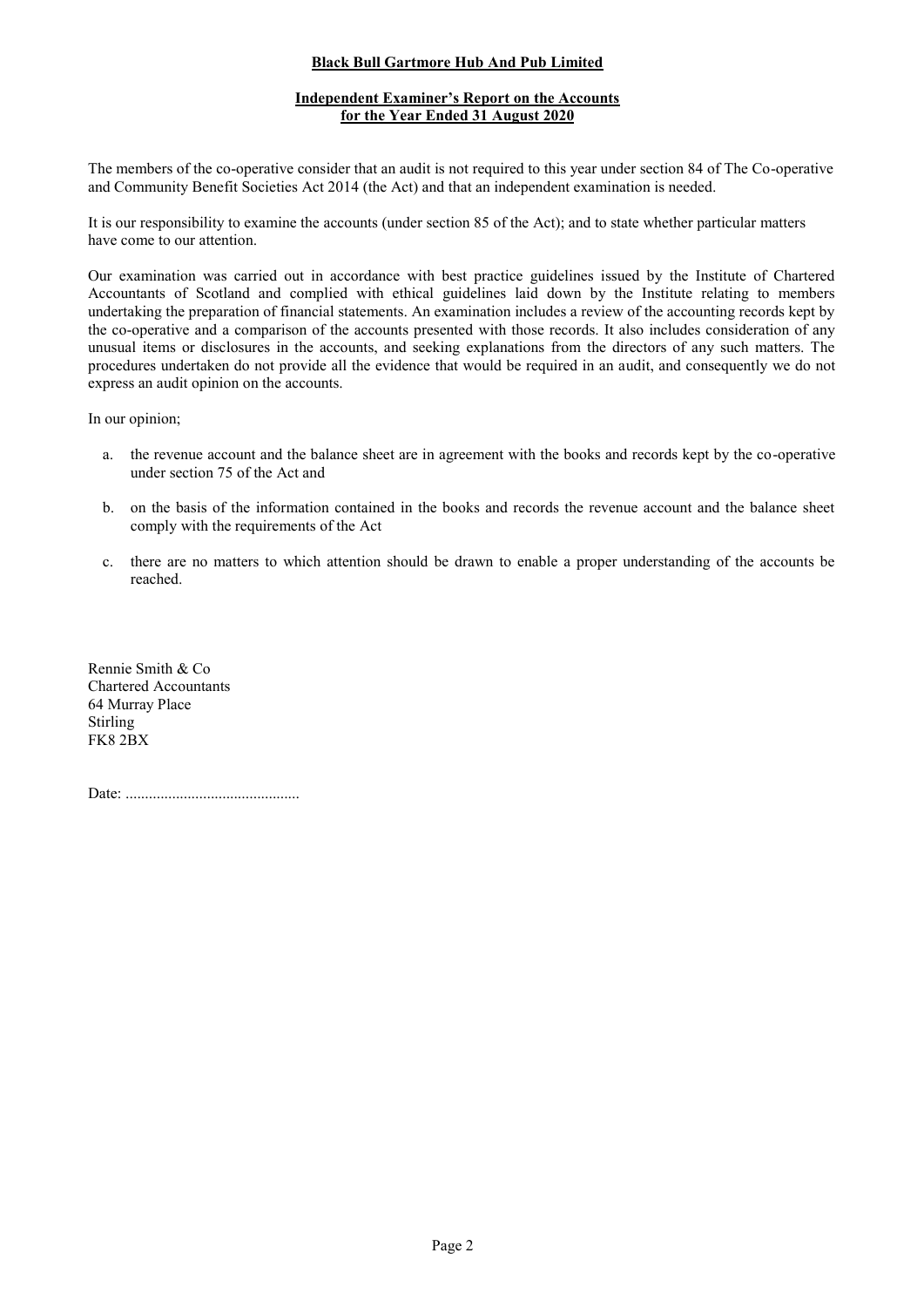### **Income Statement for the Year Ended 31 August 2020**

|                                                |                   | Period<br>10.8.18 |
|------------------------------------------------|-------------------|-------------------|
|                                                | <b>Year Ended</b> | to                |
|                                                | 31.8.20           | 31.8.19           |
| <b>Notes</b>                                   | £                 | £                 |
| <b>TURNOVER</b>                                | 124,989           |                   |
| Cost of sales                                  | 85,178            |                   |
| <b>GROSS PROFIT</b>                            | 39,811            |                   |
| Administrative expenses                        | 79,830            | 4,455             |
|                                                | (40, 019)         | (4, 455)          |
| Other operating income                         | 42,886            | 3,999             |
| <b>OPERATING PROFIT/(LOSS)</b><br>4            | 2,867             | (456)             |
| Interest payable and similar expenses          | 9                 |                   |
| PROFIT/(LOSS) BEFORE TAXATION                  | 2,858             | (456)             |
| Tax on profit/(loss)                           |                   |                   |
| PROFIT/(LOSS) FOR THE FINANCIAL<br><b>YEAR</b> | 2,858             | (456)             |

The notes form part of these financial statements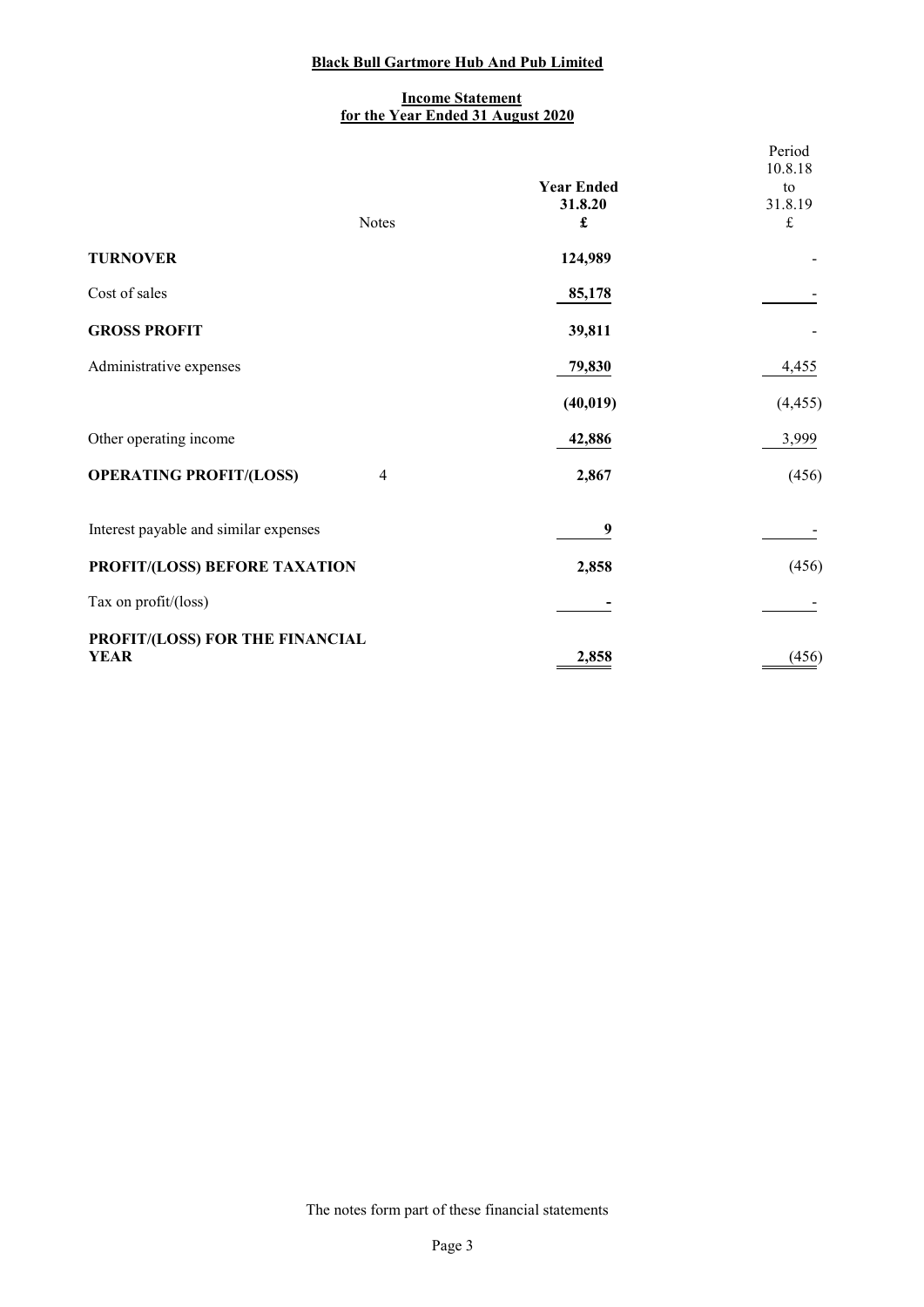# **Black Bull Gartmore Hub And Pub Limited (Registered number: RS007821)**

|                                                 |              | <b>Balance Sheet</b><br>31 August 2020 |            |        |            |
|-------------------------------------------------|--------------|----------------------------------------|------------|--------|------------|
|                                                 |              | 2020                                   |            | 2019   |            |
|                                                 | <b>Notes</b> | £                                      | £          | £      | £          |
| <b>FIXED ASSETS</b><br>Tangible assets          | 5            |                                        | 302,092    |        | 244,023    |
| <b>CURRENT ASSETS</b>                           |              |                                        |            |        |            |
| <b>Stocks</b>                                   |              | 3,657                                  |            |        |            |
| Debtors                                         | 6            | 15,315                                 |            | 348    |            |
| Cash at bank and in hand                        |              | 51,886                                 |            | 44,247 |            |
|                                                 |              | 70,858                                 |            | 44,595 |            |
| <b>CREDITORS</b>                                |              |                                        |            |        |            |
| Amounts falling due within one year             | 7            | 38,152                                 |            | 7,074  |            |
| <b>NET CURRENT ASSETS</b>                       |              |                                        | 32,706     |        | 37,521     |
| TOTAL ASSETS LESS CURRENT<br><b>LIABILITIES</b> |              |                                        | 334,798    |        | 281,544    |
| <b>CREDITORS</b>                                |              |                                        |            |        |            |
| Amounts falling due after more than one         |              |                                        |            |        |            |
| year                                            | 8            |                                        | (50,000)   |        |            |
| <b>ACCRUALS AND DEFERRED INCOME</b>             |              |                                        | (210, 176) |        | (213, 385) |
| <b>NET ASSETS</b>                               |              |                                        | 74,622     |        | 68,159     |
| <b>CAPITAL AND RESERVES</b>                     |              |                                        |            |        |            |
| Called up share capital                         | 9            |                                        | 72,220     |        | 68,615     |
| Retained earnings                               | 10           |                                        | 2,402      |        | (456)      |
| <b>SHAREHOLDERS' FUNDS</b>                      |              |                                        | 74,622     |        | 68,159     |

The notes form part of these financial statements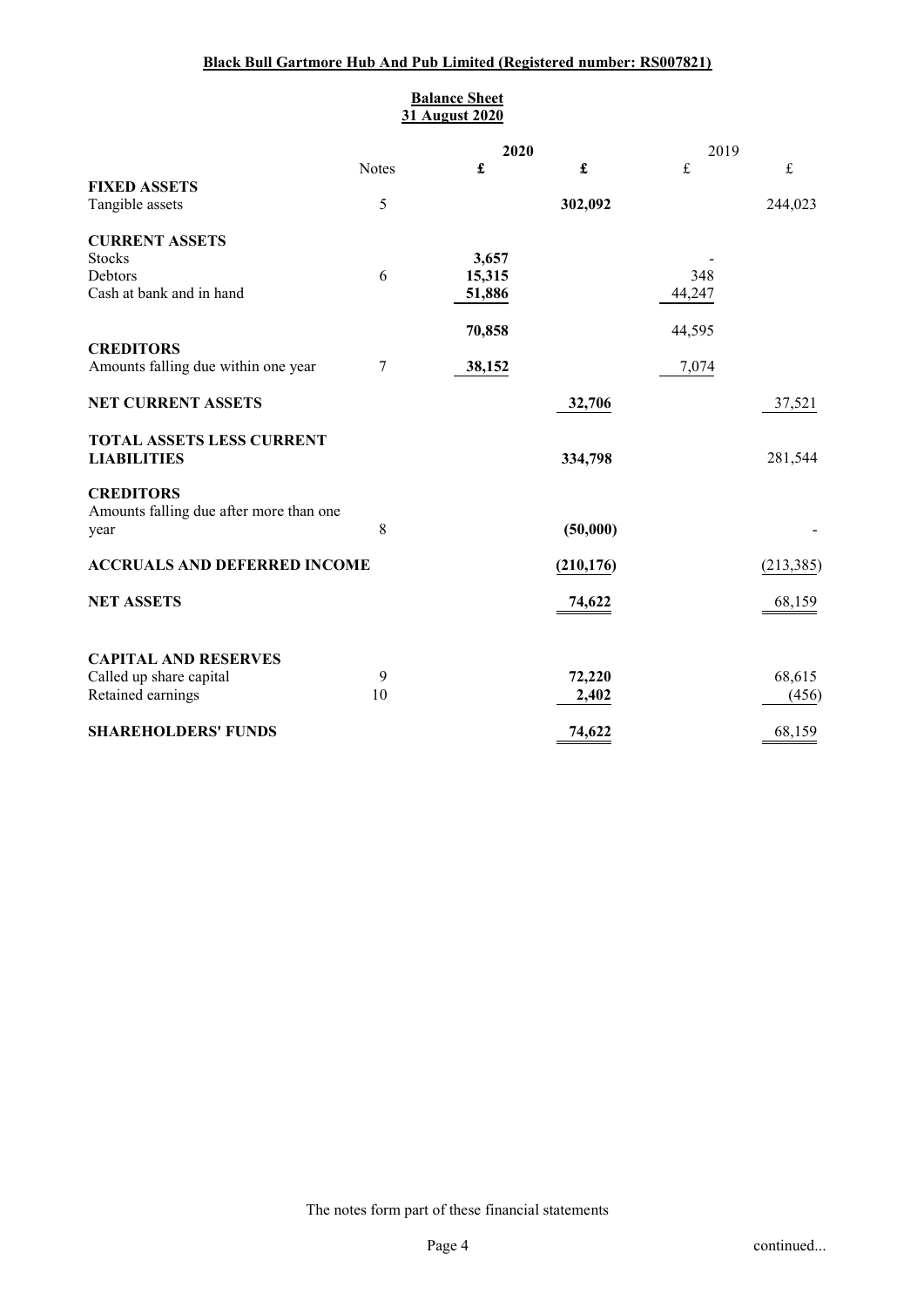# **Black Bull Gartmore Hub And Pub Limited (Registered number: RS007821)**

### **Balance Sheet - continued 31 August 2020**

The financial statements have been prepared in accordance with the special provisions of the Co-operative and Community Benefits Societies Act 2014 and with Section 1A for 'Smaller Entities' of Financial Reporting Standards 102.

The financial statements were approved by the committee on …………………………………… and were signed on its behalf by:

........................................................................ J Mannion - Director

........................................................................

A Wilson - Director

........................................................................ E Gilmour - Secretary

The notes form part of these financial statements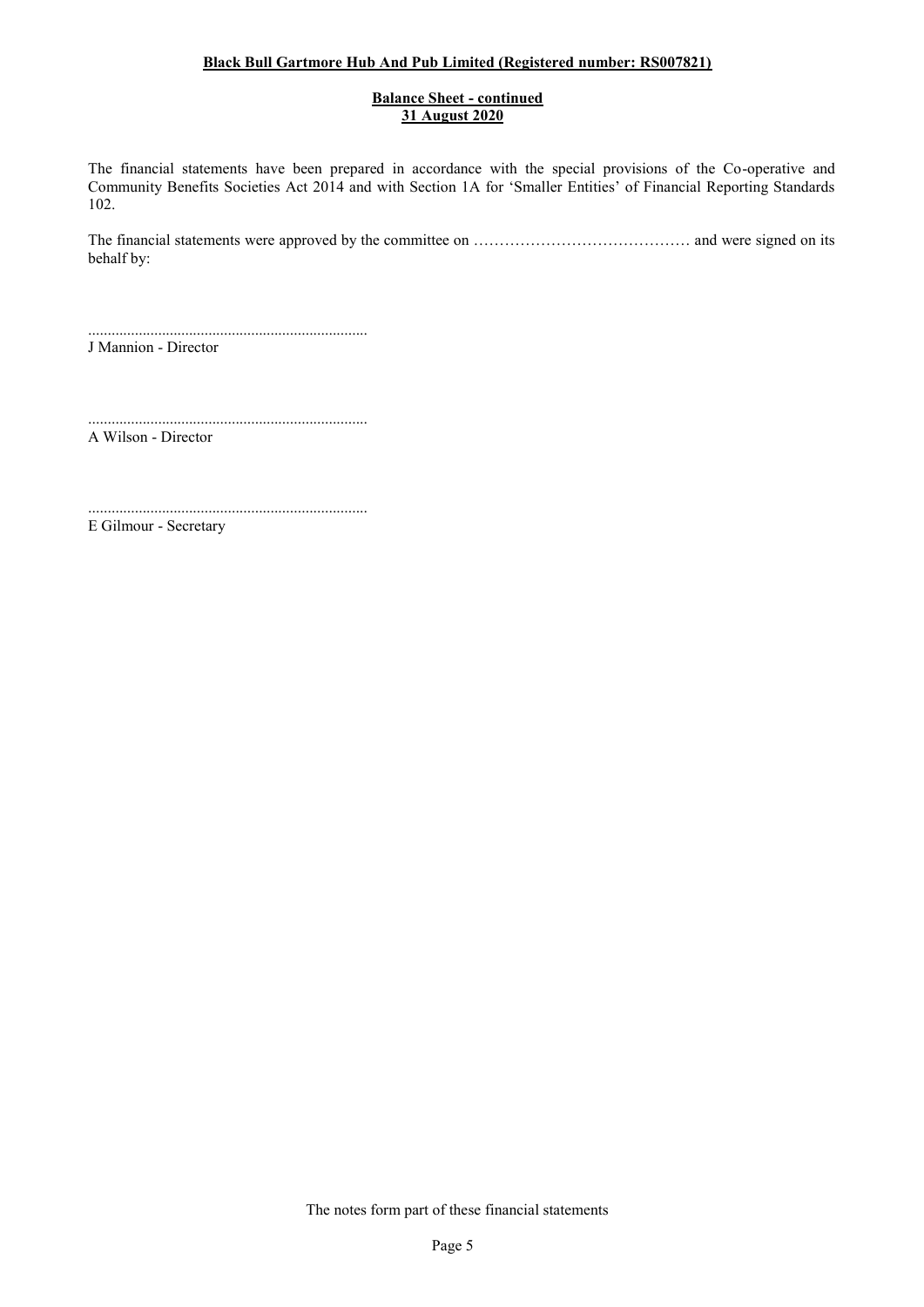### **Notes to the Financial Statements for the Year Ended 31 August 2020**

#### 1. **STATUTORY INFORMATION**

Black Bull Gartmore Hub and Pub Limited is a community benefit society, registered under the Co-operative and Community. Benefits Societies Act 2014 in Scotland. The registration number and registered office can be found on the information page.

### 2. **ACCOUNTING POLICIES**

#### **Basis of preparing the financial statements**

The financial statements have been prepared in accordance with the special provisions of the Co-operative and Community Benefits Societies Act 2014 and Section 1A of Financial Reporting Standard 102 relating to ''Small Entities''. The financial statements have been prepared under the historical cost convention.

#### **Turnover**

Turnover is measured at the fair value of the consideration received or receivable, excluding discounts, rebates, value added tax and other sales taxes.

#### **Tangible fixed assets**

Depreciation is provided at the following annual rates in order to write off each asset over its estimated useful life.

Plant and machinery etc -25% on reducing balance, 20% on reducing balance and 7.5% on cost

#### **Stocks**

Stocks are valued at the lower of cost and net realisable value, after making due allowance for obsolete and slow moving items.

#### **Taxation**

Taxation for the year comprises current and deferred tax. Tax is recognised in the Income Statement, except to the extent that it relates to items recognised in other comprehensive income or directly in equity.

Current or deferred taxation assets and liabilities are not discounted.

Current tax is recognised at the amount of tax payable using the tax rates and laws that have been enacted or substantively enacted by the balance sheet date.

#### **Deferred tax**

Deferred tax is recognised in respect of all timing differences that have originated but not reversed at the balance sheet date.

Timing differences arise from the inclusion of income and expenses in tax assessments in periods different from those in which they are recognised in financial statements. Deferred tax is measured using tax rates and laws that have been enacted or substantively enacted by the year end and that are expected to apply to the reversal of the timing difference.

Unrelieved tax losses and other deferred tax assets are recognised only to the extent that it is probable that they will be recovered against the reversal of deferred tax liabilities or other future taxable profits.

### **Grant release**

Revenue ed grants are released to the profit and loss account to match the expenditure to which they relate. Capital based grants will be released to the profit and loss account at the same rate as the depreciation on the building to which they relate.

### 3. **EMPLOYEES AND DIRECTORS**

The average number of employees during the year was 2 (2019 - NIL).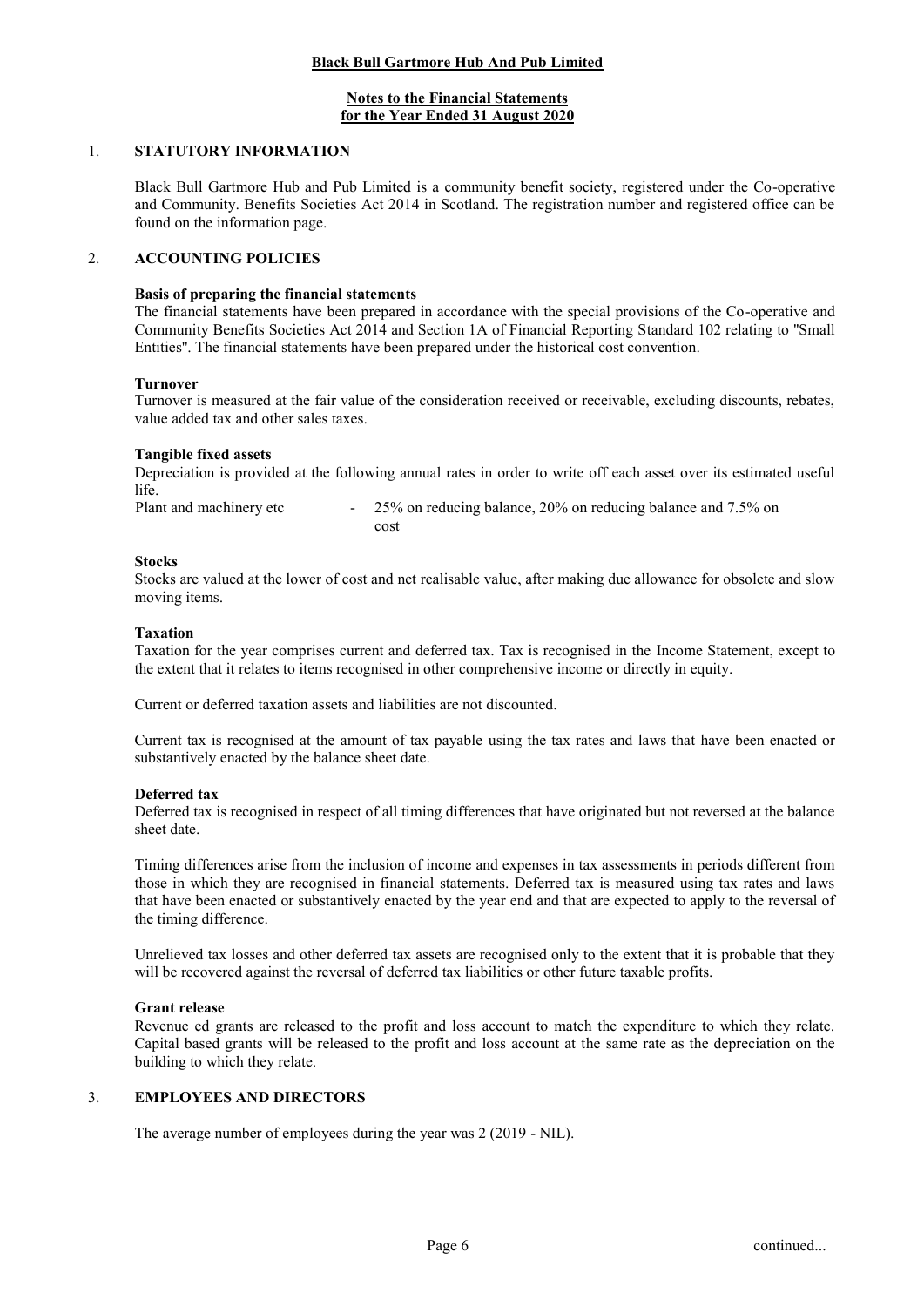# **Notes to the Financial Statements - continued for the Year Ended 31 August 2020**

# 4. **OPERATING PROFIT/(LOSS)**

The operating profit (2019 - operating loss) is stated after charging:

|                             |                   | Period         |
|-----------------------------|-------------------|----------------|
|                             |                   | 10.8.18        |
|                             | <b>Year Ended</b> | to             |
|                             | 31.8.20           | 31.8.19        |
|                             | £                 | £              |
| Depreciation - owned assets | <u>7,957</u>      | $\blacksquare$ |
|                             |                   |                |

## 5. **TANGIBLE FIXED ASSETS**

|    |                                                                          | <b>Land</b> and<br>buildings<br>£ | Plant and<br>machinery<br>etc<br>$\pmb{\mathfrak{L}}$ | <b>Totals</b><br>£ |
|----|--------------------------------------------------------------------------|-----------------------------------|-------------------------------------------------------|--------------------|
|    | <b>COST</b>                                                              |                                   |                                                       |                    |
|    | At 1 September 2019                                                      | 243,168                           | 855                                                   | 244,023            |
|    | <b>Additions</b>                                                         | 1,800                             | 64,226                                                | 66,026             |
|    | At 31 August 2020                                                        | 244,968                           | 65,081                                                | 310,049            |
|    | <b>DEPRECIATION</b>                                                      |                                   |                                                       |                    |
|    | Charge for year                                                          |                                   | 7,957                                                 | 7,957              |
|    | At 31 August 2020                                                        |                                   | 7,957                                                 | 7,957              |
|    | <b>NET BOOK VALUE</b>                                                    |                                   |                                                       |                    |
|    | At 31 August 2020                                                        | 244,968                           | 57,124                                                | 302,092            |
|    | At 31 August 2019                                                        | 243,168                           | 855                                                   | 244,023            |
| 6. | DEBTORS: AMOUNTS FALLING DUE WITHIN ONE YEAR                             |                                   | 2020                                                  | 2019               |
|    | Other debtors                                                            |                                   | $\mathbf f$<br>15,315                                 | $\frak{t}$<br>348  |
| 7. | <b>CREDITORS: AMOUNTS FALLING DUE WITHIN ONE YEAR</b>                    |                                   |                                                       |                    |
|    |                                                                          |                                   | 2020                                                  | 2019               |
|    |                                                                          |                                   | $\pmb{\mathfrak{L}}$                                  | $\pounds$          |
|    | Trade creditors                                                          |                                   | 24,601                                                | 450                |
|    | Taxation and social security                                             |                                   | 551                                                   |                    |
|    | Other creditors                                                          |                                   | 13,000                                                | 6,624              |
|    |                                                                          |                                   | 38,152                                                | 7,074              |
| 8. | <b>CREDITORS: AMOUNTS FALLING DUE AFTER MORE THAN ONE</b><br><b>YEAR</b> |                                   |                                                       |                    |

|                 | 2020                               | 2019           |
|-----------------|------------------------------------|----------------|
|                 |                                    | ىم             |
| Other creditors | 50,000<br>$\overline{\phantom{a}}$ | $\blacksquare$ |